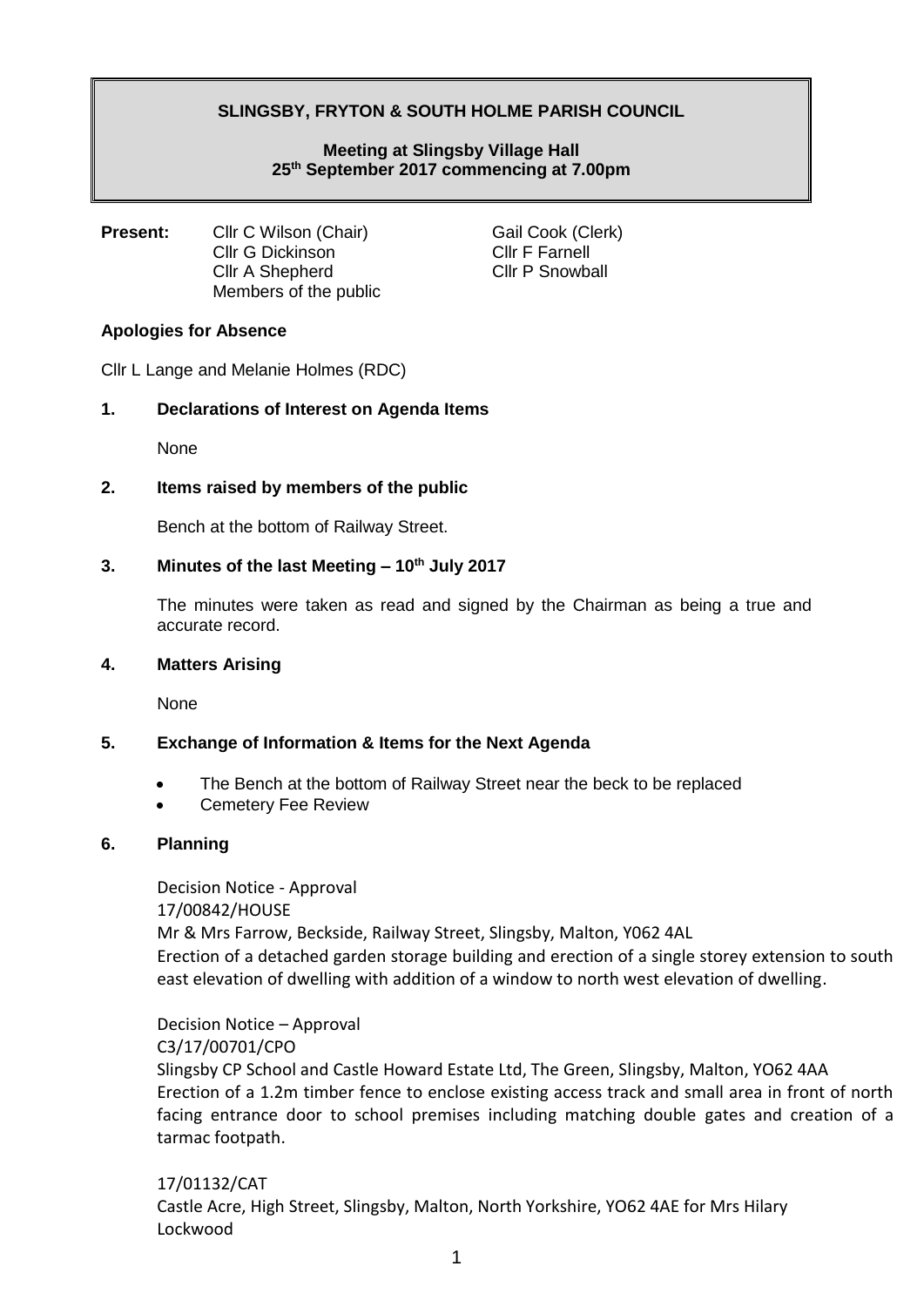Poplar – Fell Ash Tree - Coppicing with slight crown height reduction

The Parish Council had no objection

### **7. Village Items**

**Street Lights** None

#### **Highways Issues**

ACTION: Clerk to report the pot of on the inside corner between High Street and The Green.

ACTION: The white lines to be re-painted in the village.

ACTION: Clerk to contact Highways regarding implementing white stop lines and a stop sign at the junction of Cavendish Court.

#### **Footpath Review**

Work has been carried out on the footway from the village to the cemetery. All agreed that the footpath from Cavendish Court to the Main Road and High Street require maintenance work.

#### **Post Office Van**

The post office van did not arrive again recently, Clerk to contact Kirkbymoorside Post Office to explain that a notice must be displayed if they are not attending the village.

#### **Cemetery Maintenance Works**

Tree work is required in the cemetery, the ivy also needs to be removed in the winter months.

ACTION: The Chairman to contact a tree specialist for advice.

The soil to be removed in due course when the weather conditions are appropriate.

#### **Section 106 Funding**

• The Chairman has liaised with Kim Robertshaw (RDC Principle Specialist) People Officer with regard to low cost housing in Slingsby.

This scheme came about at the time that RPs had been hit with a rent cut and there was no grant funding from the HCA for rented products so their development activity was held back until they managed to sort out their business plans. We were aware that Broadacres were interested in the site. At the last minute they dropped out.

We then supplied them with numerous contacts for other RPs, they again were not interested at that time in taking the properties. At the time the Section 106 gave only 3 months to find an RP. In future this has now been changed to 6 months to give extra time. The developer then sent The Council emails confirming that all the RPs has turned the properties down and they were claiming we were out of time, as I proposed the Council purchase the properties.

In future we would want to be in position that this would not happen and we would be able to step in. With regards the commuted sum, this is for affordable housing provision and if we could use it in Slingsby to provide housing then we would, likely to be spent in the surrounding areas and Malton and Norton, the amount is around £300K, I understand this had not been paid as yet.